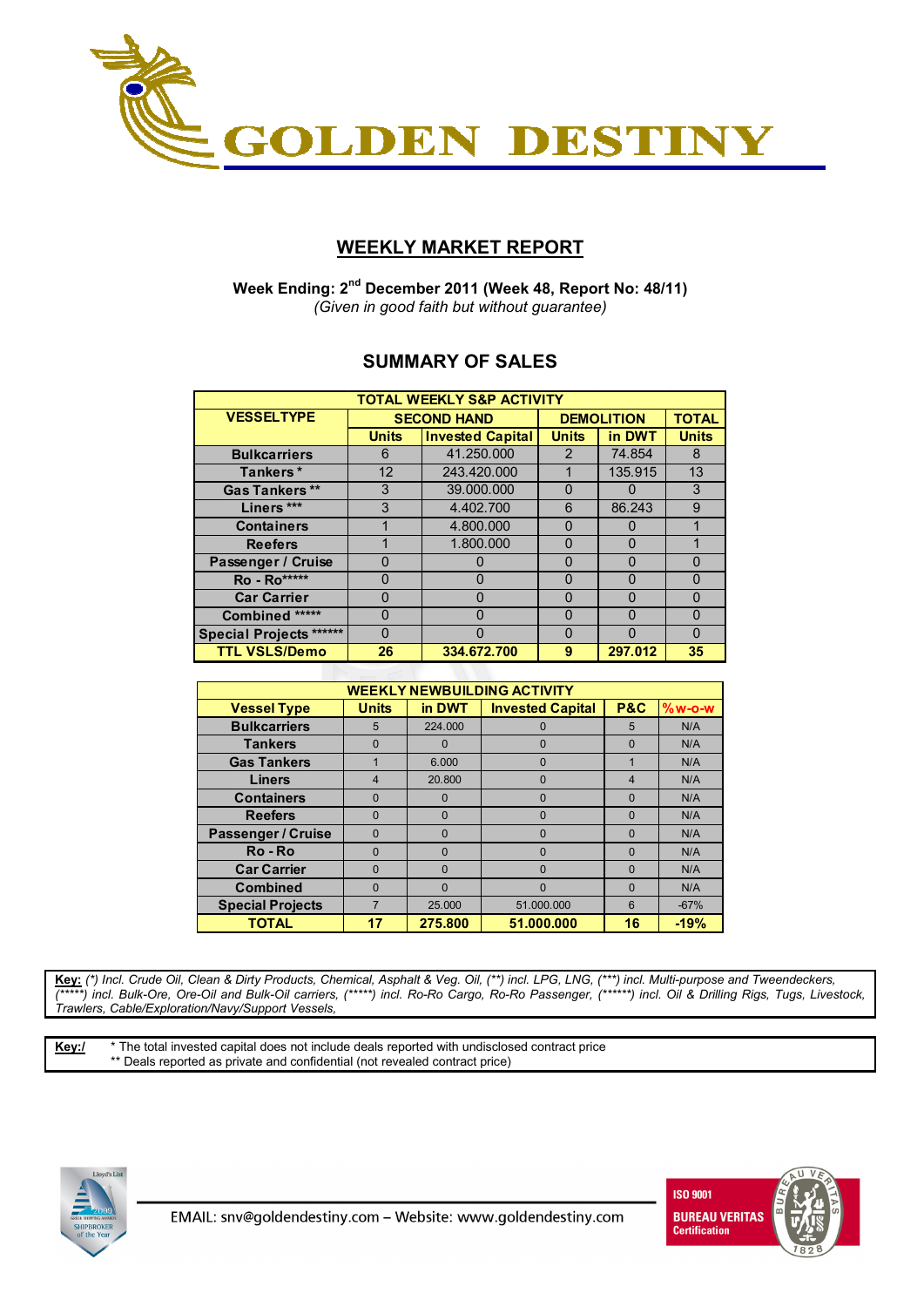# **SECONDHAND TONNAGE SOLD FOR FURTHER TRADING GDSA**

#### **S&P INDEX**

|                                      | <b>DRY BULK CARRIERS</b>                                                                                                                            | <b>US\$/Dwt</b> |
|--------------------------------------|-----------------------------------------------------------------------------------------------------------------------------------------------------|-----------------|
| <b>CAROUGE</b>                       | 149,383 DWT BLT 92 CHT 9 HO HA B&W 16,901 BHP<br>SOLD FOR SHADE LESS \$11 MIL TO CHINESE BYRS                                                       | 73.63           |
| <b>VARANASI</b><br><b>MANDAKINI</b>  | 47,351 DWT BLT 87 KRS 5 HO HA B&W 10,801 BHP<br>47,195 DWT BLT 86 KRS 5 HO HA CR 5 x 25 T B&W 9,827 BHP                                             |                 |
|                                      | SOLD ENBLOC FOR AN UNDISCLOSED PRICE TO UNDISCLOSED BYRS                                                                                            | N/A             |
| <b>OJI NEW CENTURY</b><br>(Woodchip) | 43,906 DWT BLT 96 JPN 6 HO HA CR 3 x 15 T MITSUBISHI 12,601 BHP<br>SOLD FOR ABT US \$11,75 MIL TO UNDISCLOSED BYRS                                  | 267.62          |
| <b>PRINCE OF OCEAN</b><br>(Woodchip) | 41,639 DWT BLT 91 JPN 6 HO HA CR 3 x 12,5 T MITSUBISHI 12,601 BHP<br>SOLD FOR ABT US \$4.5 MIL TO CHINESE BYRS<br>AT A PRE-AUCTION DEAL             | 108.07          |
| <b>SOUTHERN SPIRIT</b>               | 29,482 DWT BLT 98 JPN 5 HO HA CR 4 x 30,5 T MITSUBISHI 9,001 BHP<br>SOLD FOR ABT US \$14 MIL TO UNDISCLOSED BYRS<br>INCL 3YRS TC BACK AT \$10,000/D | 474.87          |

|                                                                    | <b>TANKERS</b>                                                                                                                                                                                                                | <b>US\$/Dwt</b> |
|--------------------------------------------------------------------|-------------------------------------------------------------------------------------------------------------------------------------------------------------------------------------------------------------------------------|-----------------|
| <b>ATLANTIC LIBERTY</b>                                            | 311,625 DWT BLT 95 JPN DH 15 TNKS OIL CAP. 350,936 CBM B&W 34,652 BHP<br>SOLD FOR ABT US \$23 MIL TO UNDISCLOSED BYRS                                                                                                         | 73.8            |
| <b>ALLORO</b>                                                      | 70,000 DWT BLT 97 JPN DH 12 TNKS CTD/CLD OIL CAP. 79,275 CBM SULZER 14,401 BHP<br>SOLD FOR ABT EURO 3,9 MIL TO GREEK BYRS AT AUCTION IN MALTA                                                                                 | N/A             |
| <b>OCEAN CURRENT</b><br><b>OCEAN CREST</b><br><b>OCEAN CHARIOT</b> | 46,931 DWT BLT 09 KRS DH 12 TNKS OIL CAP. 51,921 CBM MAN-B&W 12,889 BHP<br>46,925 DWT BLT 09 KRS DH 12 TNKS OIL CAP. 51,922 CBM MAN-B&W 13,542 BHP<br>46,925 DWT BLT 09 KRS DH 12 TNKS OIL CAP. 51,922 CBM MAN-B&W 13,542 BHP |                 |
|                                                                    | SOLD FOR US \$38.5 MIL EACH                                                                                                                                                                                                   |                 |
| <b>ALPINE EMMA</b><br><b>ALPINE HALLIE</b>                         | 37,809 DWT BLT 09 KRS DH 12 TNKS OIL CAP. CBM MAN-B&W 10,686 BHP<br>37,795 DWT BLT 09 KRS DH 12 TNKS OIL CAP. 40,757 CBM MAN-B&W 10,686 BHP                                                                                   |                 |
|                                                                    | SOLD FOR \$34.5 MIL EACH                                                                                                                                                                                                      |                 |
|                                                                    | ALL 5 VESSELS SOLD ENBLOC TO MEXICAN BYRS<br>SUBJECT AWARD OF PEMEX CHARTER                                                                                                                                                   | 912.82          |
| <b>TIRUMALAI</b>                                                   | 33,056 DWT BLT 91 SPN DH 7 TNKS COILED OIL CAP. 18,850 CBM B&W 12,561 BHP<br>SOLD FOR AN UNDISCLOSED PRICE TO INDIAN BYRS                                                                                                     | N/A             |
| <b>GOLDEN TOPSTAR</b>                                              | 19,735 DWT BLT 10 JPN DH 24 TNKS OIL CAP. 21,672 CBM MITSUBISHI 8,470 BHP<br>SOLD FOR ABT US \$ 28 MIL TO NORWEGIAN BYRS                                                                                                      | 1418.79         |
| <b>SPRING LYRA</b>                                                 | 16,020 DWT BLT 00 JPN DH 20 TNKS COATED OIL CAP. 15,984 CBM B&W 6,650 BHP<br>SOLD FOR AN UNDISCLOSED PRICE TO NORWEGIAN BYRS                                                                                                  | N/A             |
| YIGIT BEY 1                                                        | 5,850 DWT BLT 05 TRK DH 10 TNKS COATED - COILED OIL CAP. 6,122 CBM MAK 3,263 BHP<br>SOLD FOR AN UNDISCLOSED PRICE TO UNDISCLOSED BYRS                                                                                         | N/A             |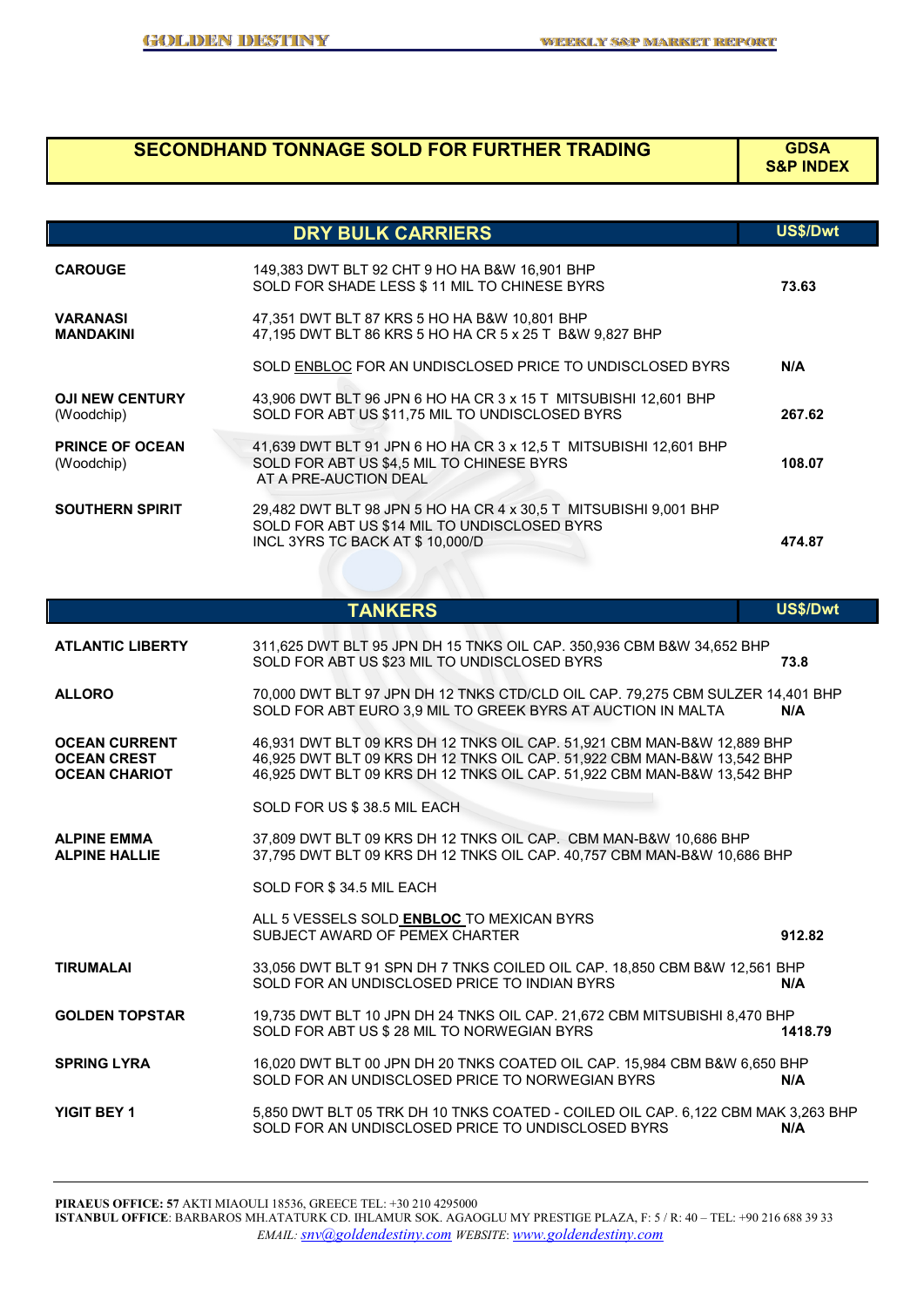**MARIM** 4,285 DWT BLT 07 CHR DH 10 TNKS CTD/CLD OIL CAP. 4,400 CBM DAIHATSU 3,399 BHP SOLD FOR ABT US \$2,65 MIL TO GREEK BYRS AT AUCTION **618.44** AS IS / WHERE IS HEUVELMAN, S-GRAVENDEEL - HOLLAND

|                                                             | <b>GAS TANKERS</b>                                                                                                                                                                                                                                                                                            | US\$/Dwt        |
|-------------------------------------------------------------|---------------------------------------------------------------------------------------------------------------------------------------------------------------------------------------------------------------------------------------------------------------------------------------------------------------|-----------------|
| <b>RENE</b><br><b>SHUN YUAN 105</b><br><b>SHUN YUAN 103</b> | 28,095 DWT BLT 02 KRS DB COILED GAS CAP. 35,130 CBM B&W 13,580 BHP<br>SOLD FOR ABT US \$39 MIL TO NORWEGIAN BYRS (KS INVESTORS)<br>INC BB OF 2+6+6 YRS AT AN UNDISCLOSED RATE<br>3,702 DWT BLT 81 JPN SH GAS CAP. 3,028 CBM AKASAKA 3,200 BHP<br>2,552 DWT BLT 80 JPN SH GAS CAP. 3,028 CBM AKASAKA 3,200 BHP | 1388.15         |
|                                                             | SOLD ENBLOC FOR AN UNDISCLOSED PRICE TO UNDISCLOSED BYRS                                                                                                                                                                                                                                                      | N/A             |
|                                                             | <b>LINERS</b>                                                                                                                                                                                                                                                                                                 | US\$/Dwt        |
| <b>ROYAL STAR</b>                                           | 8,047 DWT BLT 06 IDA CATERPILLAR 3,816 BHP<br>SOLD FOR ABT US \$4 MIL TO UNDISCLOSED BYRS                                                                                                                                                                                                                     | 497.08          |
| <b>THOR HAWK</b>                                            | 2,764 DWT BLT 92 DEN 1 HO HA CR 2 x 50 T 146 TEU DEUTZ 2,170 BHP<br>SOLD FOR AN UNDISCLOSED PRICE TO UNDISCLOSED BYRS                                                                                                                                                                                         | N/A             |
| <b>CHRISTINE Y</b>                                          | 1,281 DWT BLT 86 NTH 1 HO HA CATERPILLAR 775 BHP<br>SOLD FOR ABT EURO 0.3 MIL TO UK BYRS                                                                                                                                                                                                                      | N/A             |
|                                                             | <b>CONTAINERS</b>                                                                                                                                                                                                                                                                                             | US\$/Dwt        |
| <b>SIEFKE</b>                                               | 5,700 DWT BLT 02 CHR 3 HO 10 HA CR 2 x 45 T 513 TEU MAK 5,873 BHP<br>SOLD FOR ABT US \$4,8 MIL TO UNDISCLOSED BYRS                                                                                                                                                                                            | 842.11          |
|                                                             | <b>REEFERS</b>                                                                                                                                                                                                                                                                                                | <b>US\$/Dwt</b> |
| <b>ATLANTIK FRIGO</b>                                       | 11,000 DWT BLT 89 YUG 4 HO 7 HA CR 4 x 16 T REEF. CAP. 13,022 CBM B&W 11,339 BHP<br>SOLD FOR ABT US \$1,8 MIL TO UNDISCLOSED BUYER<br>LAID UP "AS IS" TERNEUZEN - HOLLAN                                                                                                                                      | 163.64          |

#### **NEWBUILDING MARKET - ORDERS**

### **BULKCARRIERS**

**64,000 DWT** 1 unit ordered by an **Kyma Shipmanagement** (GR) at **Jinhai HI** (PRC) Price undisclosed. Dely 2013 (Option for one more. Dolphin 64 type)

**40,000 DWT** 4 units ordered by **MTM Shipmanagement** (SPORE) at **Tianjin Xingang** (PRC) Price undisclosed. Dely 5-8-10- 12/2013 (Contracting owner is M.T. Marine Management group/ Strategic Shipping Inc. Deltamarin, Finland will undertake basic design details of the vessels and technical procurement handling. B.Delta37 standard design. Low fuel consumption design vessels)

#### **GAS TANKERS**

**6,000 DWT** *(LPG/ Ethylene carrier)* 1 unit ordered by **Nanjing Tanker Corp.** (PRC) at **Jiangnan Changxing** (PRC) Price undisclosed. Dely 2013 (6,500cum)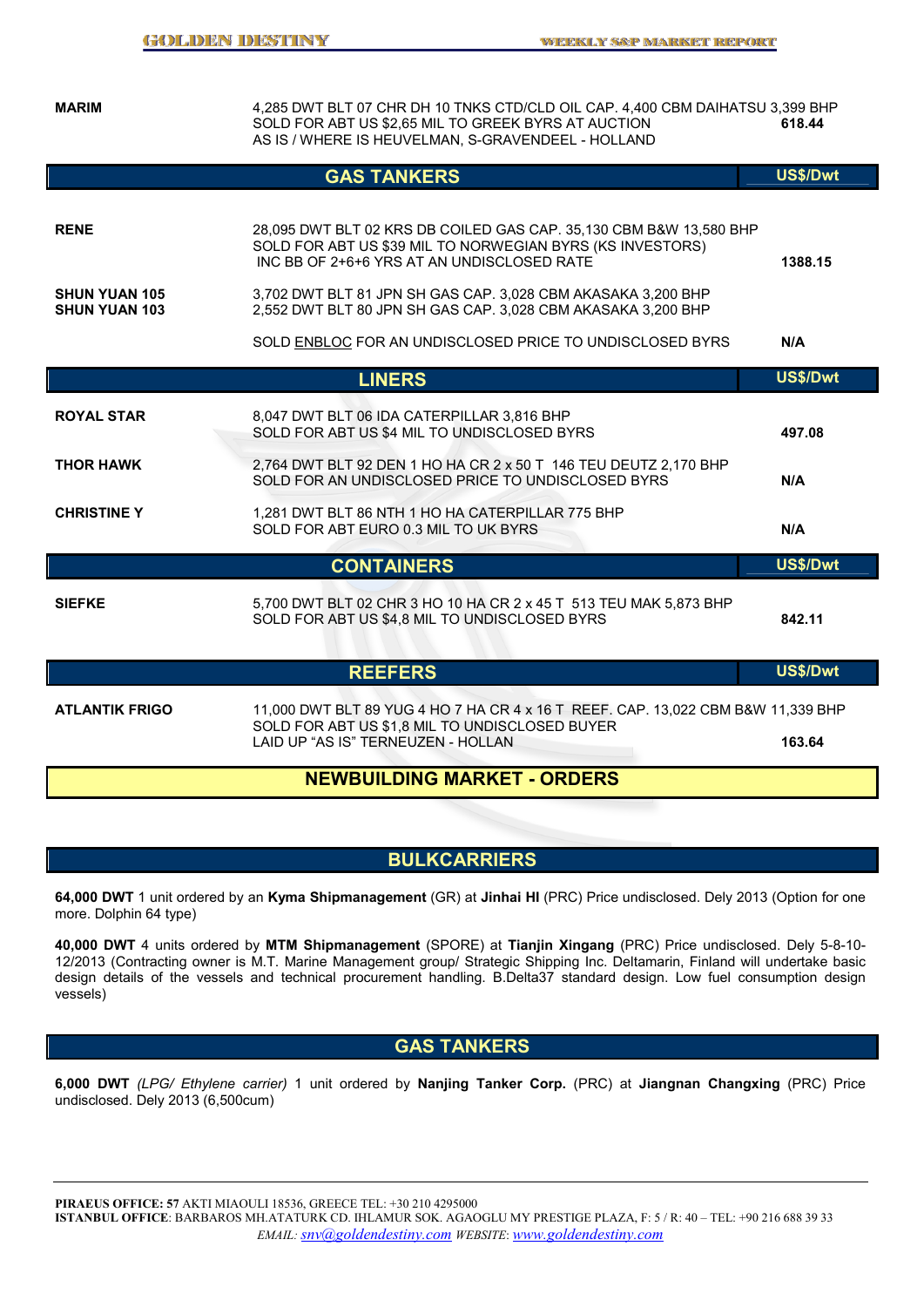#### **LINERS**

**5,200 DWT** (Multi-purpose) 4 units ordered by **MK Shipping** (NTH) at **Western Marine** (BGDESH) Price undisclosed. Dely 6-9- 12/2012,3/2013

#### **SPECIAL PROJECTS**

**5,000 DWT** (Platform supply vessels) 4 units ordered by **Swire Pacific Offshore Operations** (SPORE) at **Universal Shipbuilding** (JPN) Price undisclosed. Dely 2014 (STX09CD-class. The DP2 ships will be propelled by a diesel electric system)

**5,000 DWT** (Multipurpose field supply and construction vessel) 1 unit ordered by **Myklebusthaug** (NOR) at **Kleven Ulsteinvik** (NOR) Price undisclosed. Dely 3/2013 (MT 6015 Marin Teknikk design. Ice class Delce and Ice B suitable for Arctic and cold region service)

**Platform supply** 1 unit ordered by **Tummas Justinussen** (Faroes Island) at **Havyard Leirvik** (NOR) Price usd \$ 51mil (NOK 300mil). Dely 7/2012 (Havyard 832L design. 901 square meters of deck space. Deck cargo capacity 2,500 tonnes. The deck will be constructed at Turkish shipyard Cemre with fitting out to be handled by Havyard's Leirvik yard)

**Harbour tug** 1 unit ordered by **Nur Shipping & Trading** (TRK) at **Torgem** (TRK) Price Undisclosed. Dely 2012 (30t bollard pull. Design by Macduff ship design)

### **DEMOLITION MARKET**

| <b>WEEKLY DEMOLITION ACTIVITY PER VESSEL TYPE</b> |                       |              |                       |         |                            |  |  |  |
|---------------------------------------------------|-----------------------|--------------|-----------------------|---------|----------------------------|--|--|--|
| <b>VESSEL TYPE</b>                                | <b>WEEK 48-2011</b>   |              | <b>WEEK 47-2011</b>   |         | <b>DEMOLITION ACTIVITY</b> |  |  |  |
|                                                   |                       |              |                       |         | <b>Weekly change</b>       |  |  |  |
|                                                   | <b>No. of Vessels</b> | in DWT       | <b>No. of Vessels</b> | in DWT  | in No. of vessels          |  |  |  |
| <b>Bulkcarriers</b>                               |                       | 74.854       |                       | 79.844  | $0\%$                      |  |  |  |
| Tankers *                                         |                       | 135.915      |                       | 152.976 | $-75%$                     |  |  |  |
| <b>Liners</b>                                     | 6                     | 86.243       |                       | 19.403  | 500%                       |  |  |  |
| <b>Containers</b>                                 | O                     | $\mathbf{O}$ | 3                     | 125.202 | $-100%$                    |  |  |  |
| <b>Reefers</b>                                    | ŋ                     | 0            |                       |         | N/A                        |  |  |  |
| Passenger / Cruise                                | O                     | 0            | Ω                     | 0       | N/A                        |  |  |  |
| Ro - Ro*****                                      | 0                     | 0            | U                     | 0       | N/A                        |  |  |  |
| <b>Car Carrier</b>                                | 0                     | 0            | 0                     | 0       | N/A                        |  |  |  |
| Combined ***                                      | ŋ                     | ŋ            | U                     | ი       | N/A                        |  |  |  |
| <b>Special Projects ****</b>                      | 0                     | 0            | 0                     | 0       | N/A                        |  |  |  |
| <b>TOTAL</b>                                      | 9                     | 297.012      | 10                    | 377.425 | $-10%$                     |  |  |  |

| <b>WEEKLY DEMOLITION ACTIVITY PER DEMO COUNTRY</b> |                                 |         |                       |          |                                           |  |  |  |
|----------------------------------------------------|---------------------------------|---------|-----------------------|----------|-------------------------------------------|--|--|--|
| <b>DEMO COUNTRY</b>                                | <b>WEEK 48-2011</b>             |         | <b>WEEK 47-2011</b>   |          | <b>DEMOLITION ACTIVITY</b>                |  |  |  |
|                                                    | in DWT<br><b>No. of Vessels</b> |         | <b>No. of Vessels</b> | in DWT   | <b>Weekly change</b><br>in No. of vessels |  |  |  |
| <b>Bangladesh</b>                                  |                                 |         |                       |          | 0%                                        |  |  |  |
| India                                              |                                 | 98.758  | 5                     | 124,270  | $-100%$                                   |  |  |  |
| <b>Pakistan</b>                                    |                                 | 135.915 |                       | 136.055  | 0%                                        |  |  |  |
| China                                              |                                 | 15.240  | 3                     | 69.102   | $-200%$                                   |  |  |  |
| <b>Turkey</b>                                      |                                 |         |                       | $\Omega$ | 0%                                        |  |  |  |
| <b>Various</b>                                     |                                 | 0       |                       | $\Omega$ | 0%                                        |  |  |  |
| <b>Unknown</b>                                     |                                 | 47.099  |                       | 47.998   | 200%                                      |  |  |  |
| <b>TOTAL</b>                                       | 9                               | 297.012 | 10                    | 377.425  | $-10%$                                    |  |  |  |

**PIRAEUS OFFICE: 57** AKTI MIAOULI 18536, GREECE TEL: +30 210 4295000 **ISTANBUL OFFICE**: BARBAROS MH.ATATURK CD. IHLAMUR SOK. AGAOGLU MY PRESTIGE PLAZA, F: 5 / R: 40 – TEL: +90 216 688 39 33 *EMAIL: snv@goldendestiny.com WEBSITE*: *www.goldendestiny.com*